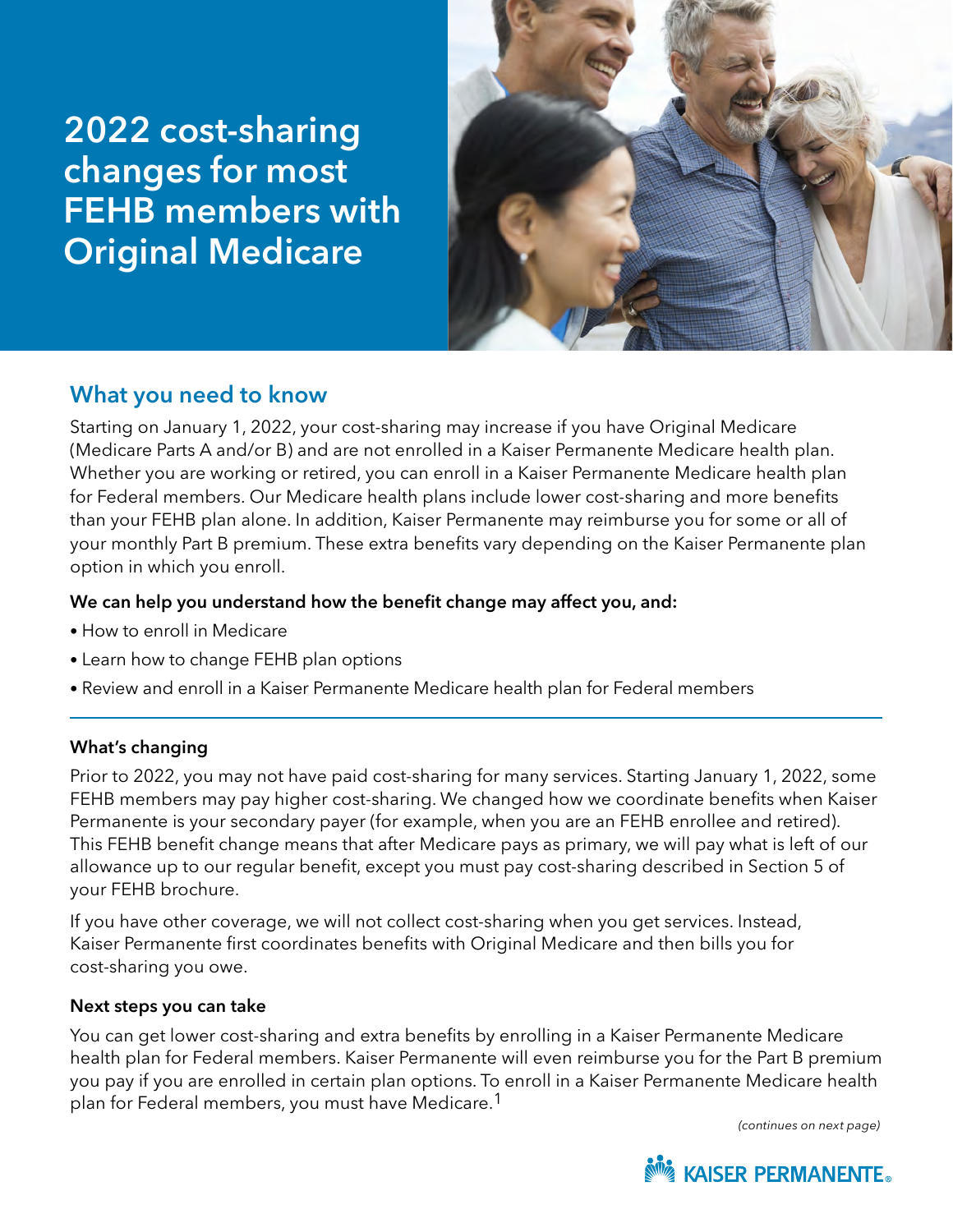#### Learn about your options

You have several ways to learn about the options available to you, including:

- Go online to [kp.org/feds2](http://kp.org/feds2022)022. Once you select your region and click "Medicare," you can:
	- Register for a FREE online or in-person seminar.
	- Download the FEHB Guide to Medicare. The guide is designed to answer your questions about Medicare and the extra benefits you get.
	- Download the Enrollment Kit that includes a Summary of Benefits.
- Call Member Services to learn more about enrolling in a Kaiser Permanente Medicare health plan for Federal members. You can find your Member Services contact information at the end of this document or by clicking [here](#page-3-0).

# Frequently asked questions

### How can I enroll?

You can enroll online at **[kp.org/feds2022](http://kp.org/feds2022)**. You can also call us and we will mail you an enrollment kit and application that you can complete, sign, and mail back to us. [Click here](#page-3-0) or go to the end of this document to find the Member Services phone number for your area.

You do not have to wait for Open Season to enroll in a Kaiser Permanente Medicare health plan for Federal members. Apply now to begin your coverage as soon as the first day of the month after we get your enrollment application.

To enroll, each Medicare-eligible FEHB member must complete a Group Plan Medicare Advantage enrollment form.

If you are enrolled in an FEHB plan option that includes Part B premium reimbursement, the FEHB subscriber may choose to complete an additional Senior Advantage 2 Enrollment Application (or a Medicare Advantage 2 Enrollment Application in the Mid-Atlantic States region). By completing this additional enrollment application, the FEHB subscriber and any family members who have a Medicare health plan will be enrolled in Senior Advantage 2 (or Medicare Advantage 2 in the Mid-Atlantic States region) and get reimbursed for all or most of the Part B premium they pay.

# How do I sign up for Part B?

If you're turning age 65 and already getting benefits from Social Security or the Railroad Retirement Board (RRB), you'll automatically get Part A and Part B starting the first day of the month you turn 65. If not, you'll need to sign up for Medicare. Contact Social Security 3 months before you turn 65. You can also apply for Part A and Part B at [ssa.gov/benefits/medicare](http://ssa.gov/benefits/medicare).

If you are 65 or over and have been retired for longer than 8 months, you may have to pay a late enrollment penalty for as long as you have Part B. You should contact Social Security to find out how much you will pay for Part B. Some Kaiser Permanente FEHB plan options include Part B reimbursement that may cover the cost of your Part B premium and some of the extra charges added to your Part B premium, such as the Income Related Monthly Adjustment Amount (IRMAA) or the Part B late enrollment penalty.

If you're past age 65 and working, you can apply for Part A and Part B at [ssa.gov/benefits/medicare](http://ssa.gov/benefits/medicare) at any time.

Once you have Medicare,<sup>1</sup> you can enroll in a Kaiser Permanente Medicare health plan for Federal members to get lower cost-sharing and additional benefits, including Part B premium reimbursement.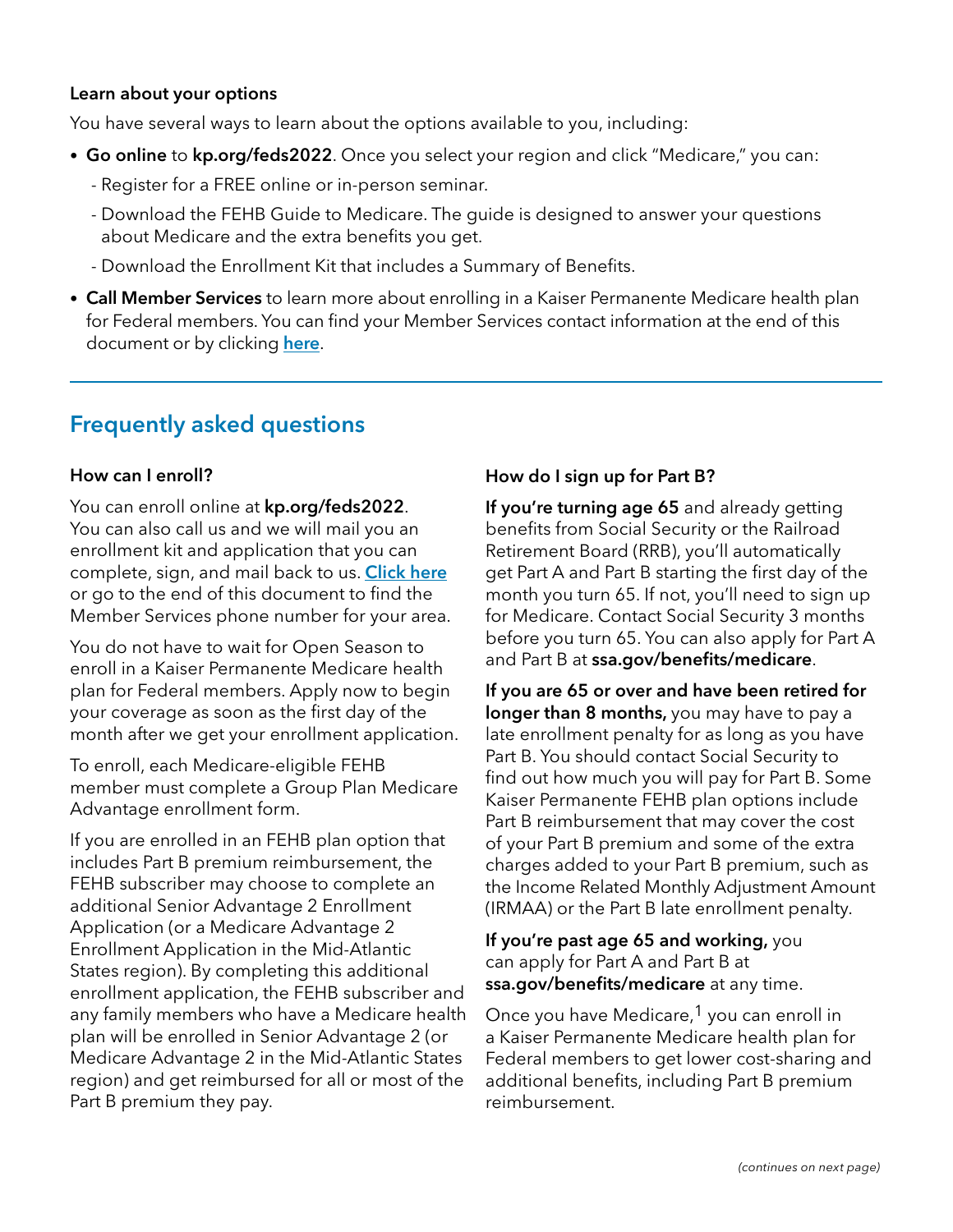#### If I am actively working, should I get Part B and enroll in a Kaiser Permanente Medicare health plan?

The decision is yours, but you don't have to wait until you retire to get extra benefits. All FEHB members with Medicare can get lower costsharing and additional benefits by enrolling in a Kaiser Permanente Medicare health plan for Federal members. Kaiser Permanente may reimburse you for all or part of the Part B premium you pay, depending on the plan option in which you are enrolled.

If you are working, you have a choice:

- You can sign up for Part B at any time.
- You can delay enrollment in Medicare Part B without incurring a late enrollment penalty. You have up to 8 months from the date you retired to enroll in Medicare Part B to avoid a late enrollment penalty.

Once you know your Part B effective date, you can enroll in a Kaiser Permanente Medicare health plan for Federal members to get lower cost-sharing and additional benefits without paying any additional FEHB or Medicare premium.

## When and how can I change my FEHB plan or plan option?

Cost-sharing, additional benefits, and Part B reimbursement amount vary based on the Kaiser Permanente FEHB plan option in which you are enrolled. You might want to change plan options to ensure you get the benefits you have earned, both from your FEHB retirement and Medicare coverage.

You can change your FEHB plan or plan option during Open Season. Also, you may use a "life event" to change your enrollment to any plan option of any available plan at any time beginning on the 30th day before you become eligible for Medicare. You may make an enrollment change under this event only once. Contact your employing agency or the Retirement Information Center to learn more about life events and to change FEHB plan options.

#### I am an FEHB enrollee (subscriber). Can my spouse or dependents enroll in a Kaiser Permanente Medicare health plan for Federal members?

Yes. Even if an FEHB subscriber is not eligible for Medicare, their spouse and dependents who have Medicare<sup>1</sup> can enroll in our Medicare health plan. Each person who enrolls in our Medicare health plan gets more benefits than with FEHB alone.

#### Will Kaiser Permanente reimburse me for the Part B late enrollment penalty and IRMAA?

Most FEHB plan options include reimbursement for the Part B premium. We will reimburse for the standard Medicare Part B premium and some of the extra charges added to your Part B premium, such as the Income Related Monthly Adjustment Amount (IRMAA) or the Part B late enrollment penalty. You can contact Social Security to find out how much you pay for Part B.

### What does Medicare primary and secondary payer mean?

When you have both the Original Medicare plan (Parts A and/or B) and an FEHB plan, one plan normally pays first, based on its coverage as the primary payer; then the other plan pays all or part of the remaining cost, based on its coverage as the secondary payer.

When you are retired, Original Medicare often pays primary to your Kaiser Permanente FEHB plan. Your FEHB plan often pays primary and Original Medicare pays secondary when you are working.

If you have Original Medicare, we will not collect cost-sharing when you get services. Instead, Kaiser Permanente coordinates benefits with Original Medicare and then bills you for cost-sharing you owe.